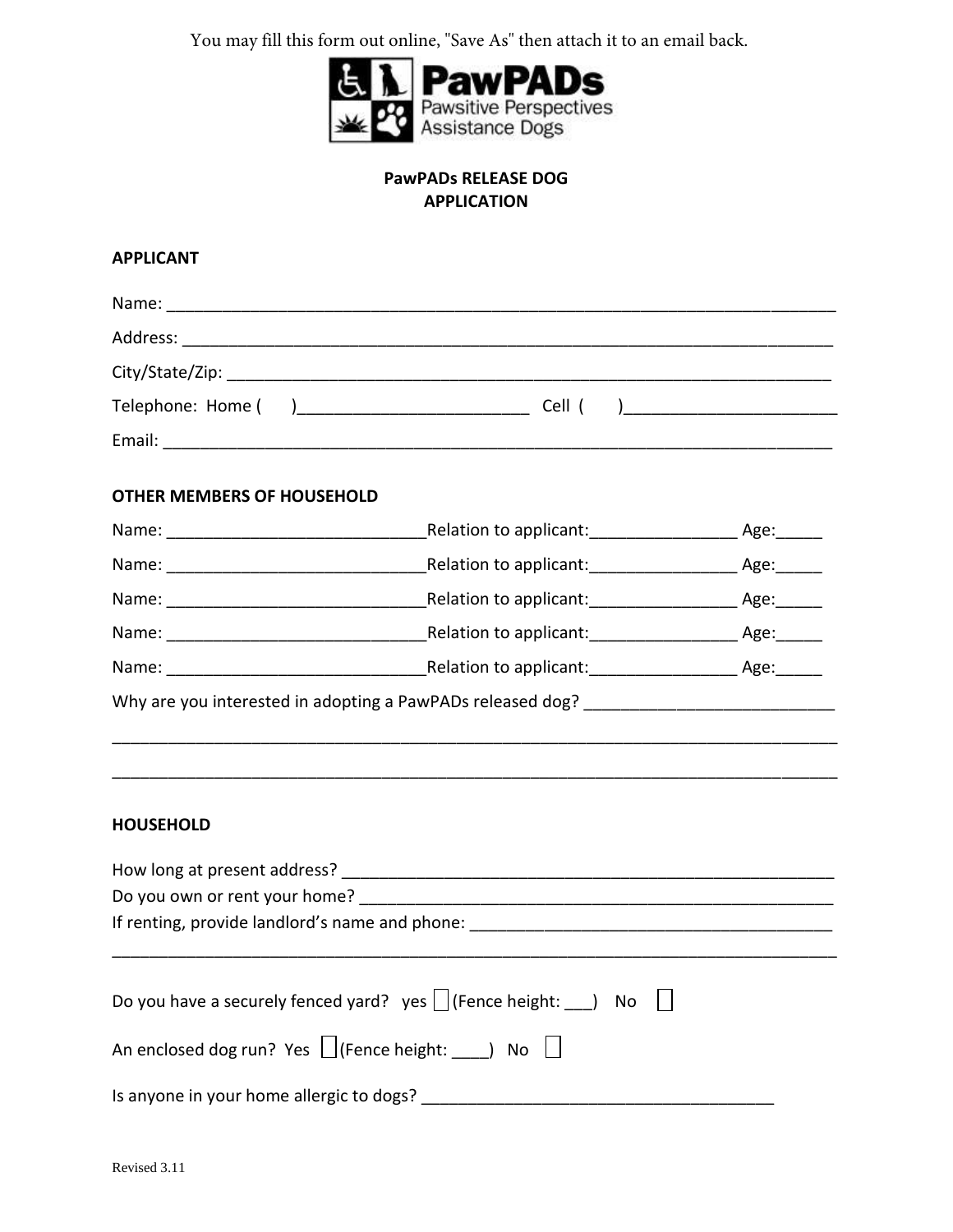| Have you ever taken a dog to any kind of dog training class? | If yes, what |
|--------------------------------------------------------------|--------------|
| type of class?                                               |              |

What is the number of hours per day the dog would spend alone (without people)? \_\_\_\_\_\_\_\_

Where would the dog be when alone? \_\_\_\_\_\_\_\_\_\_\_\_\_\_\_\_\_\_\_\_\_\_\_\_\_\_\_\_\_\_\_\_\_\_\_\_\_\_\_\_\_\_\_\_\_

## **OTHER PETS**

Please list all dogs currently in your home and/or that you have had in the past:

| <b>Breed</b> | Age | <b>Sex</b> | Spayed/Neutered?<br>(If no, why not?) | What became of<br>this dog? |
|--------------|-----|------------|---------------------------------------|-----------------------------|
|              |     |            |                                       |                             |
|              |     |            |                                       |                             |
|              |     |            |                                       |                             |

Where do they sleep?

| Where would your new dog sleep? |
|---------------------------------|
|---------------------------------|

\_\_\_\_\_\_\_\_\_\_\_\_\_\_\_\_\_\_\_\_\_\_\_\_\_\_\_\_\_\_\_\_\_\_\_\_\_\_\_\_\_\_\_\_\_\_\_\_\_\_\_\_\_\_\_\_\_\_\_\_\_\_\_\_\_\_\_\_\_\_\_\_\_\_\_\_\_\_

\_\_\_\_\_\_\_\_\_\_\_\_\_\_\_\_\_\_\_\_\_\_\_\_\_\_\_\_\_\_\_\_\_\_\_\_\_\_\_\_\_\_\_\_\_\_\_\_\_\_\_\_\_\_\_\_\_\_\_\_\_\_\_\_\_\_\_\_\_\_\_\_\_\_\_\_\_\_

\_\_\_\_\_\_\_\_\_\_\_\_\_\_\_\_\_\_\_\_\_\_\_\_\_\_\_\_\_\_\_\_\_\_\_\_\_\_\_\_\_\_\_\_\_\_\_\_\_\_\_\_\_\_\_\_\_\_\_\_\_\_\_\_\_\_\_\_\_\_\_\_\_\_\_\_\_\_

How often do you have visitors to your home? \_\_\_\_\_\_\_\_\_\_\_\_\_\_\_\_\_\_\_\_\_\_\_\_\_\_\_\_\_\_\_\_\_\_\_\_\_\_\_\_

| What would you do with your pets when you vacation or travel? |
|---------------------------------------------------------------|
|---------------------------------------------------------------|

What recreational activities do you enjoy? \_\_\_\_\_\_\_\_\_\_\_\_\_\_\_\_\_\_\_\_\_\_\_\_\_\_\_\_\_\_\_\_\_\_\_\_\_\_\_\_\_\_\_

May we make a home visit prior to placing a dog with you? \_\_\_\_\_\_\_\_\_\_\_\_\_\_\_\_\_\_\_\_\_\_

Do you have a preference for a male or a female? \_\_\_\_\_\_\_\_\_\_\_\_\_\_\_\_\_\_\_\_\_\_\_\_\_\_\_\_\_\_\_

Do you have a preference for a certain breed or mix? \_\_\_\_\_\_\_\_\_\_\_\_\_\_\_\_\_\_\_\_\_\_\_\_\_\_\_\_\_\_\_\_\_\_

Please give a brief description of your "ideal" dog: \_\_\_\_\_\_\_\_\_\_\_\_\_\_\_\_\_\_\_\_\_\_\_\_\_\_\_\_

\_\_\_\_\_\_\_\_\_\_\_\_\_\_\_\_\_\_\_\_\_\_\_\_\_\_\_\_\_\_\_\_\_\_\_\_\_\_\_\_\_\_\_\_\_\_\_\_\_\_\_\_\_\_\_\_\_\_\_\_\_\_\_\_\_\_\_\_\_\_\_\_\_\_\_\_\_\_

\_\_\_\_\_\_\_\_\_\_\_\_\_\_\_\_\_\_\_\_\_\_\_\_\_\_\_\_\_\_\_\_\_\_\_\_\_\_\_\_\_\_\_\_\_\_\_\_\_\_\_\_\_\_\_\_\_\_\_\_\_\_\_\_\_\_\_\_\_\_\_\_\_\_\_\_\_\_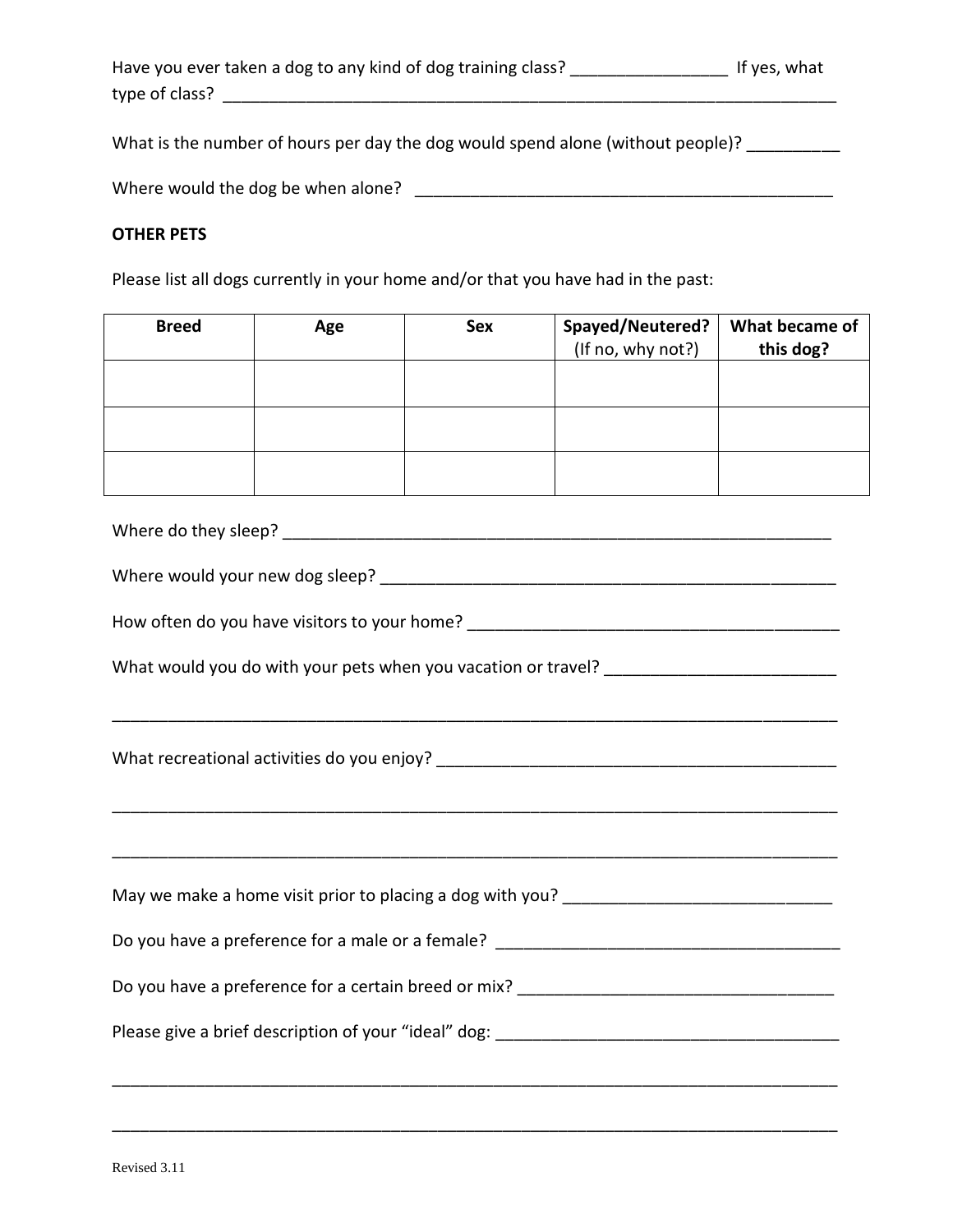Have you ever had a dog with a behavioral problem? \_\_\_\_\_ If yes, please describe what you did about it:

\_\_\_\_\_\_\_\_\_\_\_\_\_\_\_\_\_\_\_\_\_\_\_\_\_\_\_\_\_\_\_\_\_\_\_\_\_\_\_\_\_\_\_\_\_\_\_\_\_\_\_\_\_\_\_\_\_\_\_\_\_\_\_\_\_\_\_\_\_\_\_\_\_\_\_\_\_\_

\_\_\_\_\_\_\_\_\_\_\_\_\_\_\_\_\_\_\_\_\_\_\_\_\_\_\_\_\_\_\_\_\_\_\_\_\_\_\_\_\_\_\_\_\_\_\_\_\_\_\_\_\_\_\_\_\_\_\_\_\_\_\_\_\_\_\_\_\_\_\_\_\_\_\_\_\_\_

| Do you know how to groom a dog? |  |
|---------------------------------|--|
|                                 |  |

Have you ever had to re-home a dog? If yes, please tell why and what you did about it: \_\_\_\_\_\_\_\_\_\_\_\_\_\_\_\_\_\_\_\_\_\_\_\_\_\_\_\_\_\_\_\_\_\_\_\_\_\_\_\_\_\_\_\_\_\_\_\_\_\_\_\_\_\_\_\_\_\_\_\_\_\_\_\_\_\_\_\_\_\_\_\_\_\_\_\_\_\_

Should you receive one of our dogs, would you like some basic training from one of our trainers with your new pet?

\_\_\_\_\_\_\_\_\_\_\_\_\_\_\_\_\_\_\_\_\_\_\_\_\_\_\_\_\_\_\_\_\_\_\_\_\_\_\_\_\_\_\_\_\_\_\_\_\_\_\_\_\_\_\_\_\_\_\_\_\_\_\_\_\_\_\_\_\_\_\_\_\_\_\_\_\_\_

\_\_\_\_\_\_\_\_\_\_\_\_\_\_\_\_\_\_\_\_\_\_\_\_\_\_\_\_\_\_\_\_\_\_\_\_\_\_\_\_\_\_\_\_\_\_\_\_\_\_\_\_\_\_\_\_\_\_\_\_\_\_\_\_\_\_\_\_\_\_\_\_\_\_\_\_\_\_

\_\_\_\_\_\_\_\_\_\_\_\_\_\_\_\_\_\_\_\_\_\_\_\_\_\_\_\_\_\_\_\_\_\_\_\_\_\_\_\_\_\_\_\_\_\_\_\_\_\_\_\_\_\_\_\_\_\_\_\_\_\_\_\_\_\_\_\_\_\_\_\_\_\_\_\_\_\_

## **VETERINARY CARE**

| Please list the names and addresses of veterinarians that see or have seen your pets. |
|---------------------------------------------------------------------------------------|
| Name:                                                                                 |
| Address and phone: Address and phone:                                                 |
| Name: <u>__________</u>                                                               |
| Address and phone:                                                                    |

Most dogs released from the program are young adult dogs that are deemed unsuitable to become assistance dogs for medical or behavioral reasons.

Are you willing to accept a dog released for a medical condition? Thes Theory of No

Some of the behavioral characteristics that preclude a dog from becoming an assistance dog may require additional training and/or appropriate management/supervision. However, due to our limited staff resources and time available PawPADs cannot always provide ongoing training or support for released dogs and their families. We are certainly willing to do as much as we can and we can consult by phone or email and will make every effort to be available for a consult/training session.

Are you willing to seek, acquire and take financial responsibility for any additional training?

\_\_\_\_\_yes \_\_\_\_\_no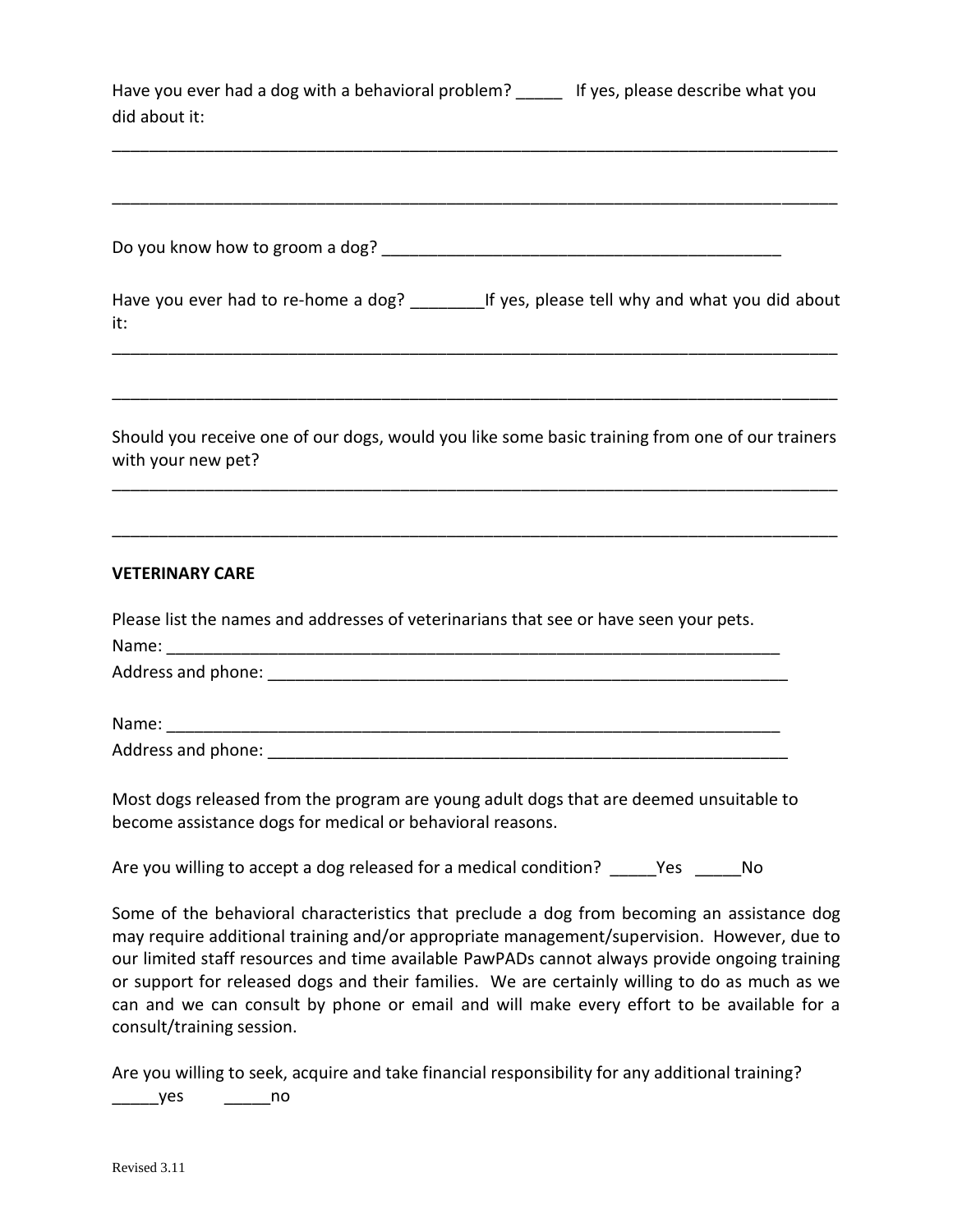Please check the characteristics that you are able and willing to work with:

|           | Aggression (dogs/cats/other animals)<br>Aggression (people)                                     |
|-----------|-------------------------------------------------------------------------------------------------|
|           | Assertiveness (requiring strong leadership)                                                     |
|           | Excessive (inappropriate) Barking                                                               |
|           | <b>Excessive Energy Level</b>                                                                   |
|           | Fearful Behavior (sensitivity to unfamiliar noises/people/objects)                              |
|           | Inappropriate Chewing/Digging                                                                   |
|           | <b>Separation Anxiety</b>                                                                       |
|           | Toileting issues (not housetrained, marking, submissive urination, indiscriminate<br>toileting) |
|           | Training Issues (low trainability, distractibility)                                             |
| Comments: |                                                                                                 |

Thank you for taking the time to complete this questionnaire. After we receive it, we may be contacting you to clarify some of the answers. We will keep your application in our files and, when dogs become available, we review all questionnaires for potential matches and schedule an appointment for you to meet the dog.

\_\_\_\_\_\_\_\_\_\_\_\_\_\_\_\_\_\_\_\_\_\_\_\_\_\_\_\_\_\_\_\_\_\_\_\_\_\_\_\_\_\_\_\_\_\_\_\_\_\_\_\_\_\_\_\_\_\_\_\_\_\_\_\_\_\_\_\_\_\_\_\_\_\_\_\_\_\_ \_\_\_\_\_\_\_\_\_\_\_\_\_\_\_\_\_\_\_\_\_\_\_\_\_\_\_\_\_\_\_\_\_\_\_\_\_\_\_\_\_\_\_\_\_\_\_\_\_\_\_\_\_\_\_\_\_\_\_\_\_\_\_\_\_\_\_\_\_\_\_\_\_\_\_\_\_\_ \_\_\_\_\_\_\_\_\_\_\_\_\_\_\_\_\_\_\_\_\_\_\_\_\_\_\_\_\_\_\_\_\_\_\_\_\_\_\_\_\_\_\_\_\_\_\_\_\_\_\_\_\_\_\_\_\_\_\_\_\_\_\_\_\_\_\_\_\_\_\_\_\_\_\_\_\_\_ \_\_\_\_\_\_\_\_\_\_\_\_\_\_\_\_\_\_\_\_\_\_\_\_\_\_\_\_\_\_\_\_\_\_\_\_\_\_\_\_\_\_\_\_\_\_\_\_\_\_\_\_\_\_\_\_\_\_\_\_\_\_\_\_\_\_\_\_\_\_\_\_\_\_\_\_\_\_

You are never under any obligation to meet or take a dog when we call you. We understand that your circumstances may have changed by then and that you may have already found a dog elsewhere, or the available dog may not be appropriate. If your circumstances change before we do contact you about one of our dogs, please call us so that we can remove your application from our waiting list.

We thank you for thinking of us in your search for a companion, and we appreciate your patience. As always, please feel free to contact PawPADs if you have any further questions.